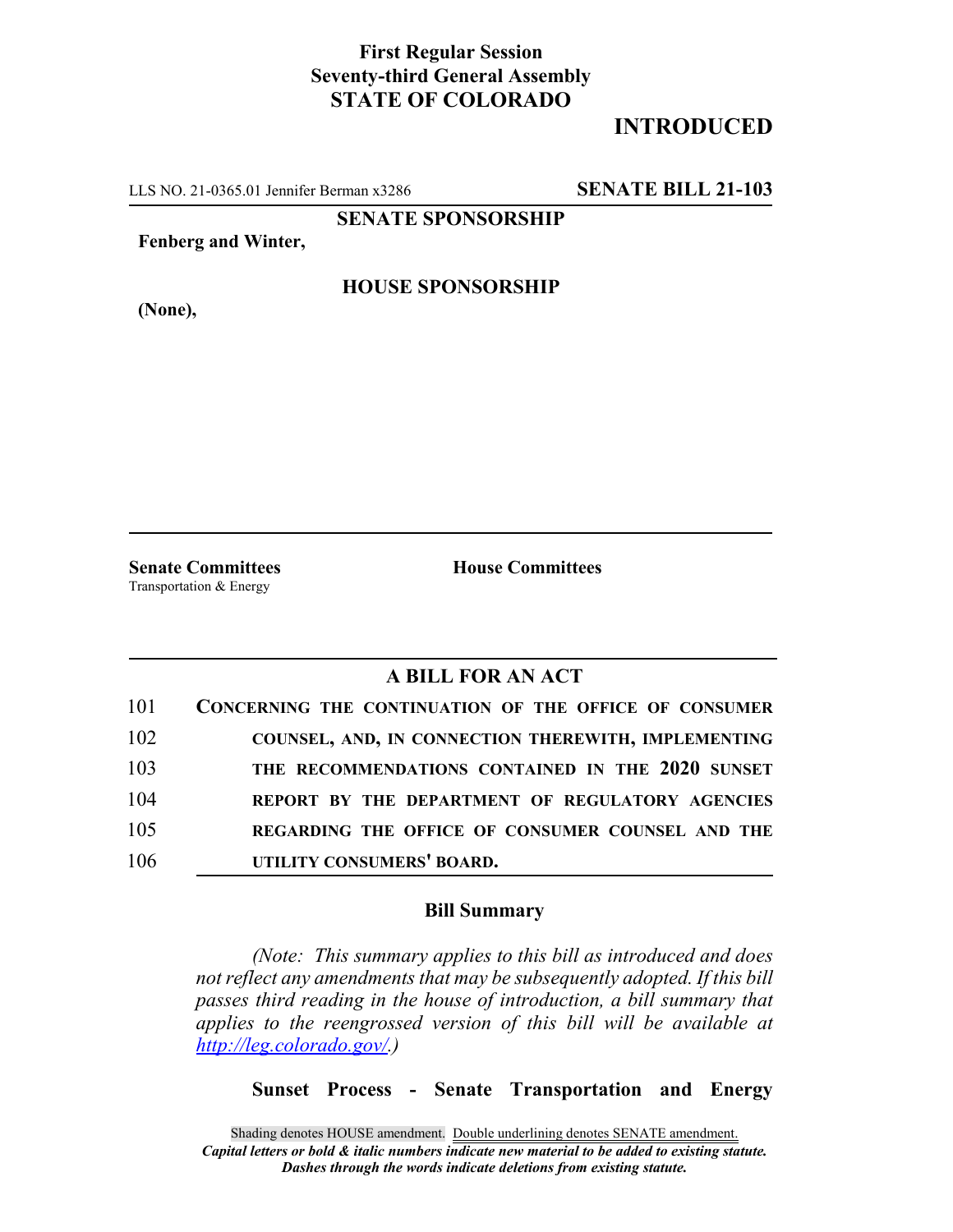**Committee.** The bill implements the recommendations of the department of regulatory agencies' (department) sunset review and report regarding the office of consumer counsel (office) and the utility consumers' board (board) by:

- ! Continuing the office and the board for 7 years, to 2028 (**sections 1 and 2** of the bill);
- ! Clarifying that, in addition to being authorized to appear before and participate in the public utilities commission's proceedings, the office is authorized to appear before and participate in other agencies' proceedings (**sections 6 and 8**);
- Changing the name of the office to the office of the utility consumer advocate and the name of the head of the office from the consumer counsel to the director (**sections 1 and 4 to 10**);
- ! Changing the board from a **type 1** transfer to a **type 2** transfer (**sections 4 and 10**);
- Repealing requirements that the board annually review the office's performance and confer with the executive director of the department regarding hiring and performance evaluation matters (**section 4**); and
- Repealing the requirement that members of the board represent all 7 of the state's congressional districts and instead requiring that appointing authorities ensure that the board's membership reflect the greatest degree of diversity possible (**section 4**).

**Sections 3 and 11 to 13** make conforming amendments.

| $\mathbf{1}$   | Be it enacted by the General Assembly of the State of Colorado:               |
|----------------|-------------------------------------------------------------------------------|
| $\overline{2}$ | <b>SECTION 1.</b> In Colorado Revised Statutes, 24-34-104, repeal             |
| 3              | $(21)(a)(V)$ ; and <b>add</b> $(29)(a)(XIII)$ as follows:                     |
| 4              | 24-34-104. General assembly review of regulatory agencies                     |
| 5              | and functions for repeal, continuation, or reestablishment - legislative      |
| 6              | declaration - repeal. $(21)(a)$ The following agencies, functions, or both,   |
| 7              | will repeal on September 1, 2021:                                             |
| 8              | (V) <del>The office of consumer counsel created in article 6.5 of title</del> |
| 9              | $40, C.R.S.$ ;                                                                |
| 10             | $(29)$ (a) The following agencies, functions, or both, are scheduled          |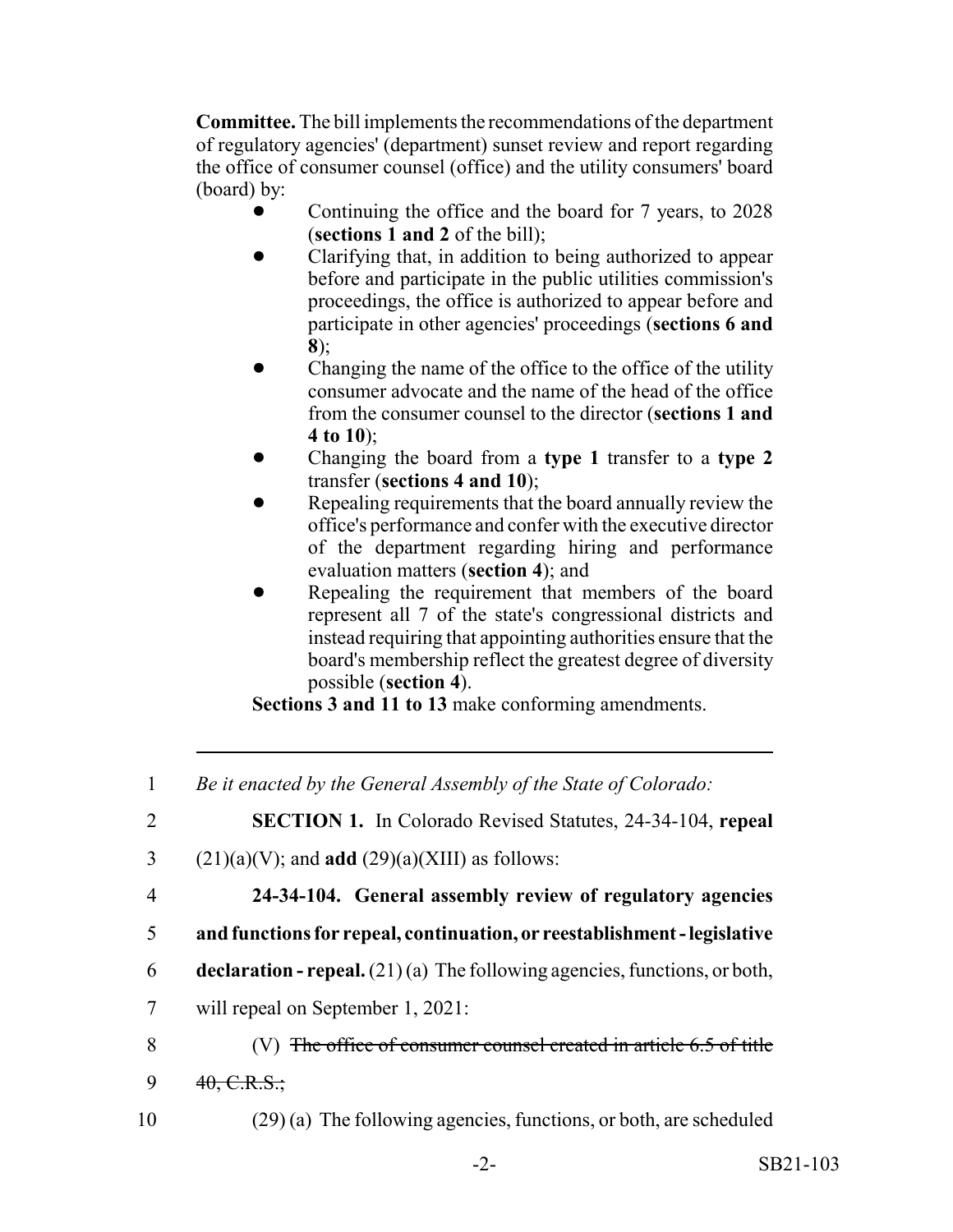for repeal on September 1, 2028:

 (XIII) NOTWITHSTANDING SUBSECTION (7)(a) OF THIS SECTION, THE OFFICE OF THE UTILITY CONSUMER ADVOCATE AND THE UTILITY CONSUMERS' BOARD CREATED IN ARTICLE 6.5 OF TITLE 40. **SECTION 2.** In Colorado Revised Statutes, **repeal and reenact, with amendments,** 40-6.5-108 as follows: **40-6.5-108. Repeal of article - office of the utility consumer advocate subject to termination.** THIS ARTICLE 6.5 IS REPEALED, 9 EFFECTIVE SEPTEMBER 1, 2028. BEFORE THE REPEAL, THIS ARTICLE 6.5 IS 10 SCHEDULED FOR REVIEW IN ACCORDANCE WITH SECTION 24-34-104. **SECTION 3.** In Colorado Revised Statutes, 40-6.5-101, **amend** the introductory portion; and **add** (1.3), (2.2), (2.4), and (2.8) as follows: **40-6.5-101. Definitions.** As used in this article ARTICLE 6.5, unless the context otherwise requires: (1.3) "BOARD" MEANS THE UTILITY CONSUMERS' BOARD CREATED IN SECTION 40-6.5-102 (3)(a). (2.2) "DIRECTOR" MEANS THE DIRECTOR OF THE OFFICE, 18 APPOINTED PURSUANT TO SECTION 40-6.5-102 (1). (2.4) "EXECUTIVE DIRECTOR" MEANS THE EXECUTIVE DIRECTOR OF THE DEPARTMENT OF REGULATORY AGENCIES, APPOINTED PURSUANT TO SECTION 24-34-101 (1)(a). 22 (2.8) "OFFICE" MEANS THE OFFICE OF THE UTILITY CONSUMER ADVOCATE CREATED IN SECTION 40-6.5-102 (1). **SECTION 4.** In Colorado Revised Statutes, **amend** 40-6.5-102 as follows: **40-6.5-102. Office of the utility consumer advocate and utility consumers' board - creation - appointment - attorney general to**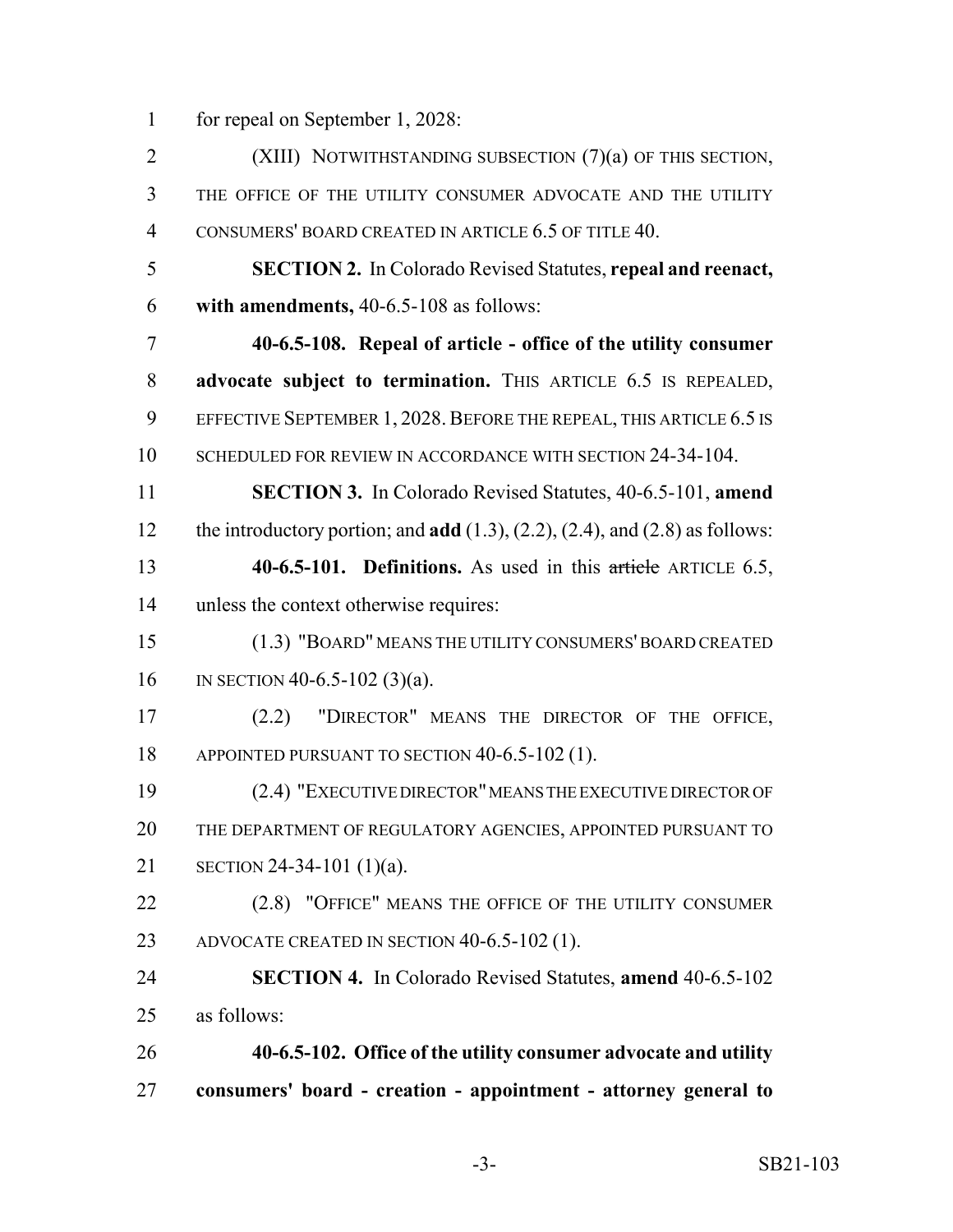1 **represent.** (1) There is hereby created, as a division within the 2 department of regulatory agencies, the office of consumer counsel THE 3 UTILITY CONSUMER ADVOCATE, the head of which shall be the consumer 4 counsel IS THE DIRECTOR, who shall be appointed by the executive 5 director of the department of regulatory agencies pursuant to section 13 6 of article XII of the state constitution.

7 (2)  $\left(\frac{a}{b}\right)$  The office of consumer counsel shall exercise its powers 8 and perform its duties and functions specified in this article ARTICLE 6.5 9 under the department of regulatory agencies as if the same were 10 transferred to the department by a **type 1** transfer, as such transfer is 11 defined in the "Administrative Organization Act of 1968", article 1 of title 12 24. C.R.S.

13 (b) Repealed.

14 (3) (a) The utility consumers' board, which is hereby created, shall 15 guide the policy of the office. of consumer counsel. The board shall 16 exercise its powers and perform its duties and functions specified in this 17 article ARTICLE 6.5 under the department of regulatory agencies and the 18 executive director of the department of regulatory agencies as if the same 19 were transferred to the department by a **type 1 TYPE 2** transfer, as such 20 transfer is defined in the "Administrative Organization Act of 1968", 21 article 1 of title 24. C.R.S.

 (b) (I) The board consists of eleven members, seven of whom the 23 governor shall appoint APPOINTS. The governor shall appoint at least one member who is actively engaged in agriculture as a business and at least two members who are owners of small businesses with one hundred or fewer employees. In making appointments to the board, the governor 27 shall ensure that the membership of the board represents each of the seven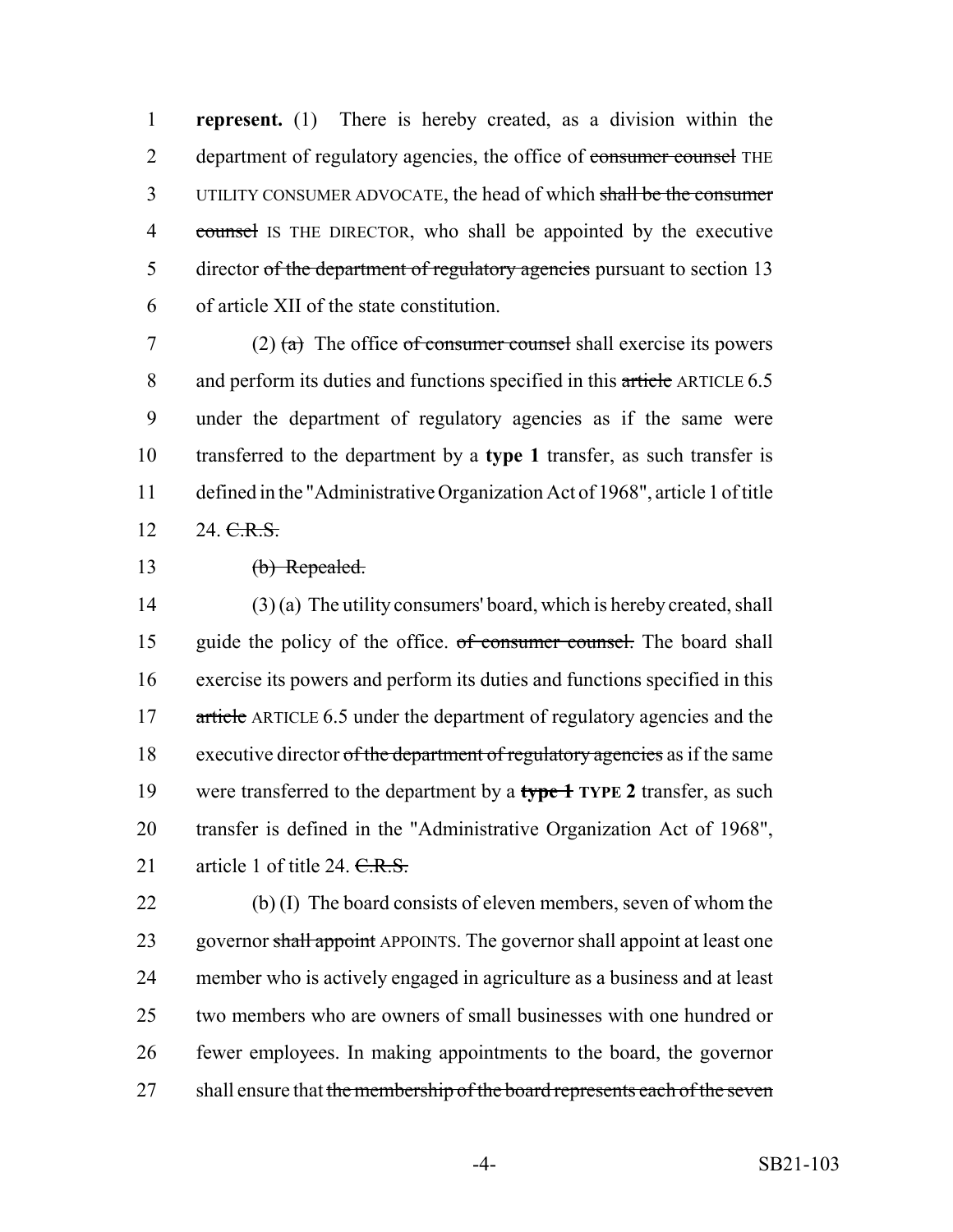1 congressional districts of the state and that no more than four of the governor's appointments are affiliated with the same political party. The president of the senate, the speaker of the house of representatives, the minority leader of the senate, and the minority leader of the house of representatives shall each appoint one member of the board. IN MAKING THEIR APPOINTMENTS, THE APPOINTING AUTHORITIES SHALL SEEK TO ENSURE THAT MEMBERSHIP OF THE BOARD REFLECTS THE GREATEST DEGREE OF DIVERSITY POSSIBLE.

9 (II) Members of the board shall be appointed for SERVE terms of four years. If a person has any conflict of interest with the duties required 11 of a member of the board, the person APPOINTING AUTHORITY shall not be 12 appointed APPOINT THE PERSON as a member of the board. The official who appointed a board member may remove that board member for misconduct, incompetence, or neglect of duty. Board members serve without compensation, but members who reside outside the counties of Denver, Jefferson, Adams, Arapahoe, Boulder, Broomfield, and Douglas are entitled to reimbursement for reasonable AND actual expenses to attend board meetings in Denver. The board shall meet at least six times per year.

 (c) It is the duty of the board to represent the public interest of Colorado utility users, and, specifically, the interests of residential, agricultural, and small business users, by providing general policy 23 guidance and oversight for the office of consumer counsel and the 24 consumer counsel DIRECTOR in the performance of their statutory duties 25 and responsibilities as specified in this article ARTICLE 6.5. The powers 26 and duties of the board shall include but not be limited to, the following: 27 (I) Providing general policy guidance to the office of consumer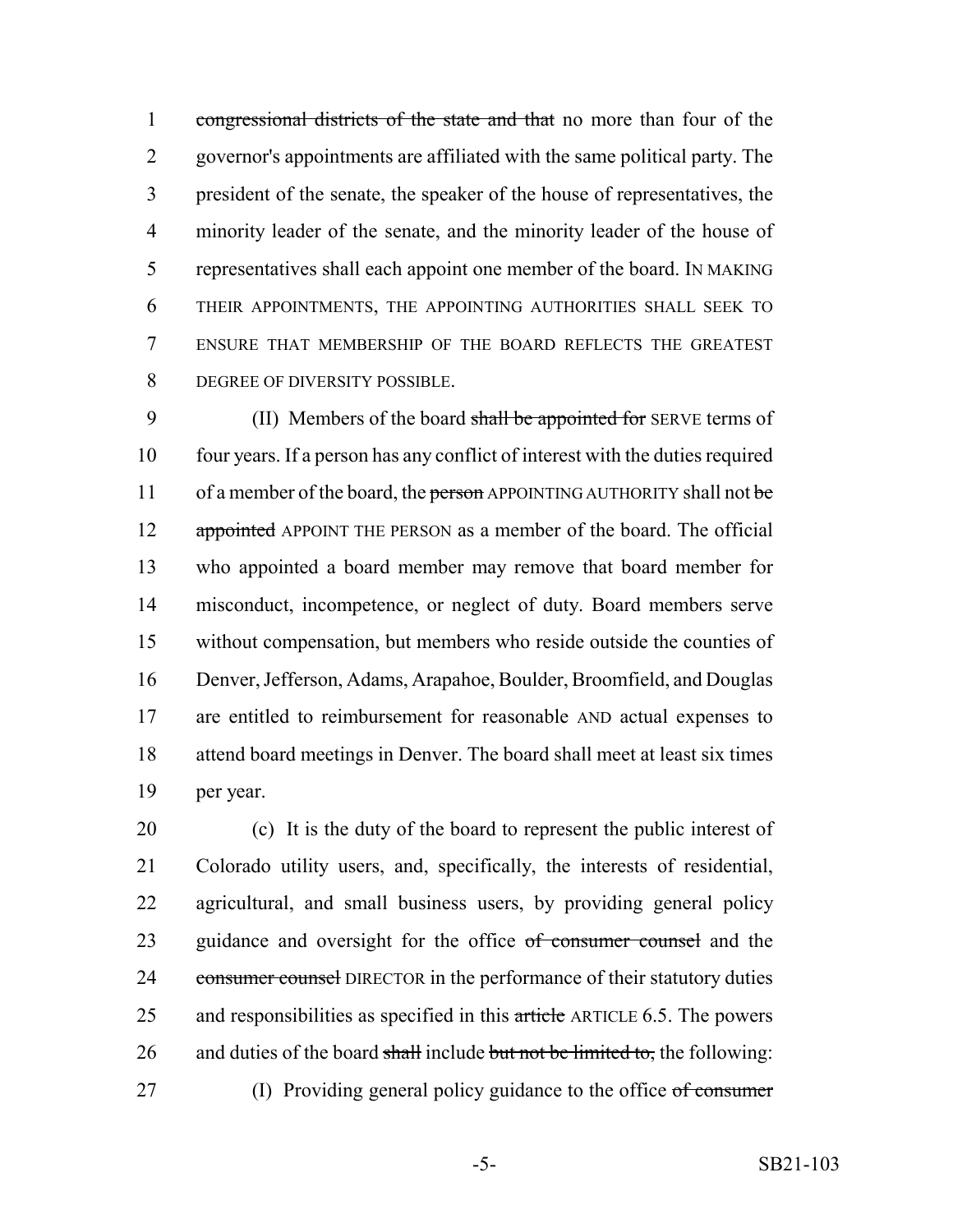counsel regarding rule-making matters, legislative projects, general activities, and priorities of the office; AND

 (II) Gathering data and information and formulating policy 4 positions to advise the office of consumer counsel in preparing analysis and testimony in legislative hearings on proposed legislation affecting the interests of residential, small business, and agricultural utility users.

 (III) Reviewing the performance of the office of consumer counsel annually;

 (IV) Conferring with the executive director of the department of regulatory agencies on the hiring of the consumer counsel and consulting 11 with such executive director on the annual performance evaluation of the 12 office of consumer counsel and the consumer counsel.

13 (4) It is the duty of the attorney general to advise the office  $\sigma f$ 14 consumer counsel and the board in all legal matters and to provide representation in proceedings in which the office of consumer counsel participates.

 **SECTION 5.** In Colorado Revised Statutes, **amend** 40-6.5-103 as follows:

 **40-6.5-103. Qualifications of the director - conflict of interest.** 20 The consumer counsel shall DIRECTOR MUST have at least five years of experience in consumer-related utility issues or in the operation, management, or regulation of utilities as either an attorney, an engineer, an economist, an accountant, a financial analyst, or an administrator or 24 any combination thereof. No OF THOSE ROLES. THE EXECUTIVE DIRECTOR 25 SHALL NOT APPOINT AS DIRECTOR A person owning WHO OWNS stocks or bonds in a corporation subject in whole or in part to regulation by the 27 commission or who has any pecuniary interest in such corporation. shall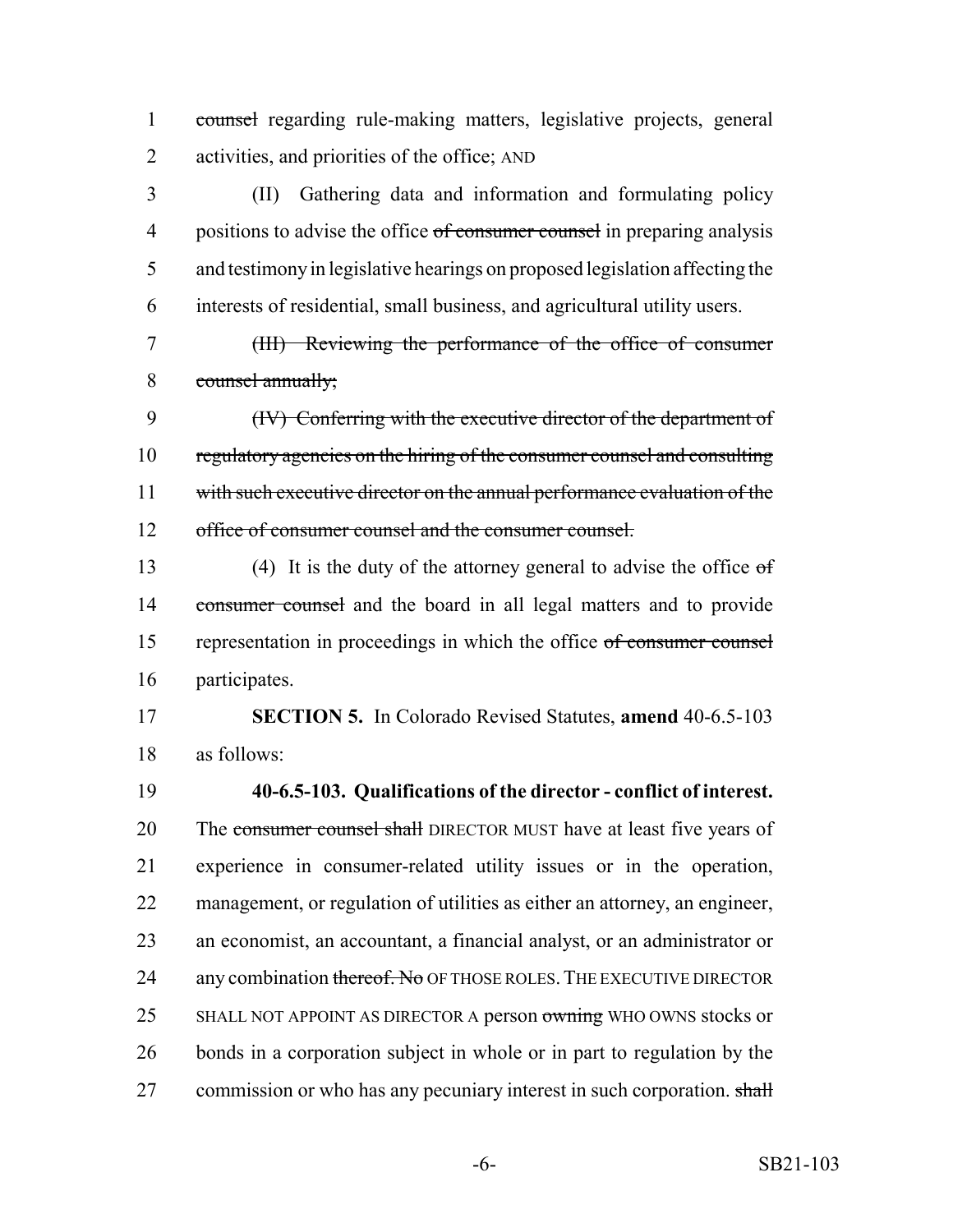1 be appointed as consumer counsel.

2 **SECTION 6.** In Colorado Revised Statutes, **amend** 40-6.5-104 3 as follows:

4 **40-6.5-104. Representation by director.** (1) The consumer 5 counsel DIRECTOR shall represent the public interest and, to the extent 6 consistent therewith, the specific interests of residential consumers, 7 agricultural consumers, and small business consumers by appearing in 8 proceedings, INCLUDING RULE-MAKING PROCEEDINGS, before the 9 commission OR ANY OTHER AGENCY and appeals therefrom FROM 10 ACTIONS OF THE COMMISSION OR ANY OTHER AGENCY in matters which 11 THAT involve proposed changes in TO OR THAT WOULD AFFECT:

12 (a) A public utility's rates and charges; in matters involving 13 rule-making which have an impact on the charges,

14 (b) The provision of services; or the rates to consumers, and in 15 matters which involve

16 (c) Certificates of public convenience and necessity for facilities 17 employed in the provision of utility service, the construction of which 18 would have a material effect on the utility's rates and charges.

19 (2) In exercising his discretion DETERMINING whether or not to 20 appear in a proceeding OF THE COMMISSION OR ANOTHER AGENCY, the 21 consumer counsel DIRECTOR shall consider the importance and the extent 22 of the public interest involved. In evaluating the public interest, the 23 consumer counsel DIRECTOR shall give due consideration to the short- and 24 long-term impact EFFECT of the proceedings upon various classes of 25 consumers, so as not to jeopardize the interest of one class in an action by 26 another. If the consumer counsel DIRECTOR determines that there may be 27 inconsistent interests among the various classes of the consumers he THAT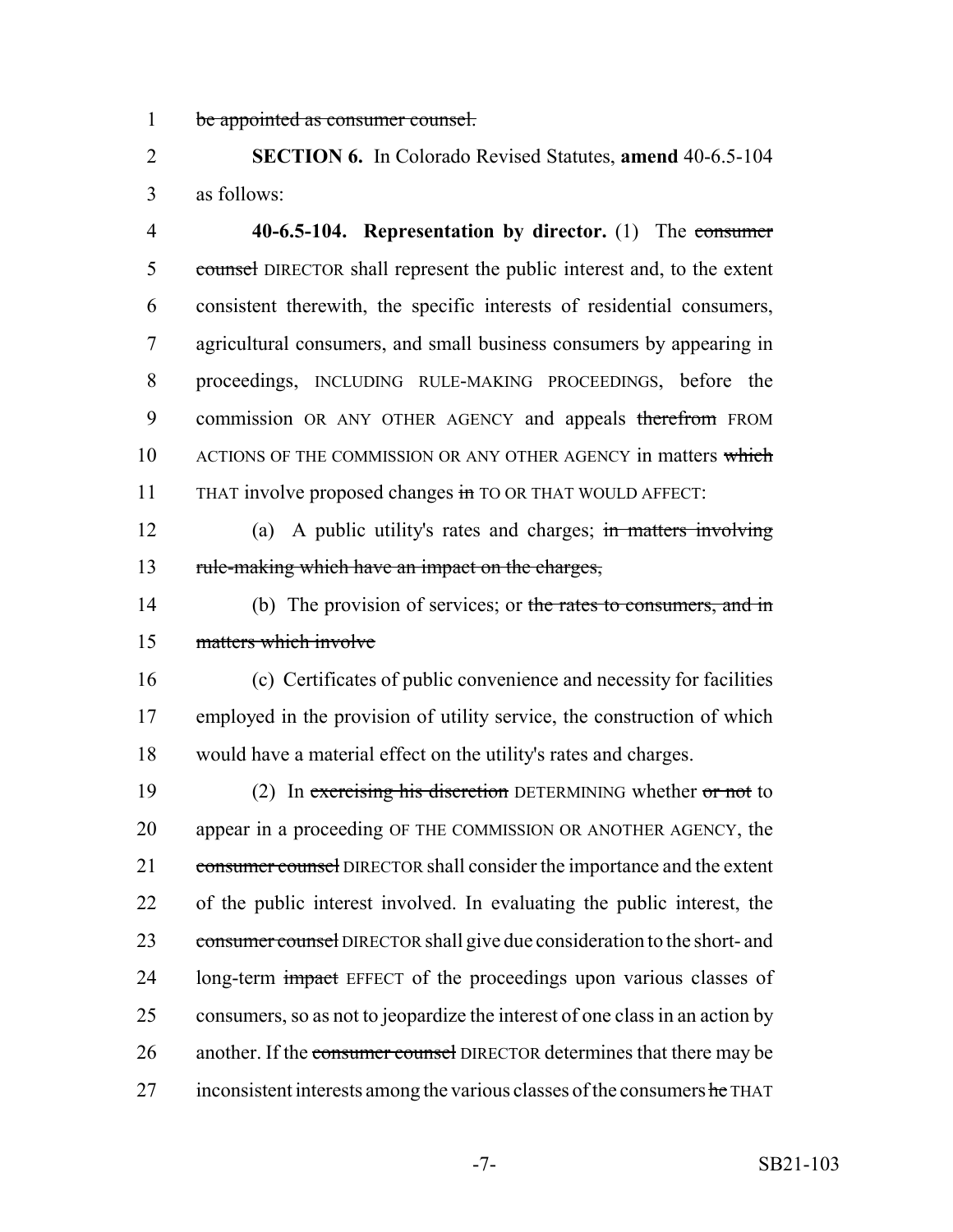1 THE DIRECTOR represents in a particular matter, he THE DIRECTOR may choose to represent one of the interests or to represent no interest. 3 Nothing in this section shall be construed to limit LIMITS the right of any 4 person firm, or corporation to petition or make complaint to the commission OR ANY OTHER AGENCY or otherwise intervene in proceedings or other matters before the commission OR ANOTHER AGENCY.

 (3) The consumer counsel DIRECTOR shall be served with notices 9 of all proposed gas and electric tariffs, and he or she THE DIRECTOR shall be served with copies of all orders of the commission OR OF ANOTHER AGENCY affecting the charges of agricultural consumers, residential consumers, and small business consumers.

 **SECTION 7.** In Colorado Revised Statutes, 40-6.5-105, **amend** 14 (1) introductory portion and  $(1)(a)$  as follows:

 **40-6.5-105. Intervenors other than the office of the utility consumer advocate.** (1) If the office of consumer counsel intervenes and there are other intervenors in proceedings before the commission, the determination of said commission with regard to the payment of expenses 19 of intervenors, other than the office, of consumer counsel, and the amounts thereof shall be based on the following considerations:

 (a) Any reimbursements may be awarded only for expenses 22 related to issues not substantially addressed by the office; of consumer counsel;

 **SECTION 8.** In Colorado Revised Statutes, 40-6.5-106, **amend** 25 (1) introductory portion,  $(1)(c)$ ,  $(2)$ ,  $(2.5)$ , and  $(3)(a)$  as follows:

 **40-6.5-106. Powers of the director.** (1) The consumer counsel DIRECTOR: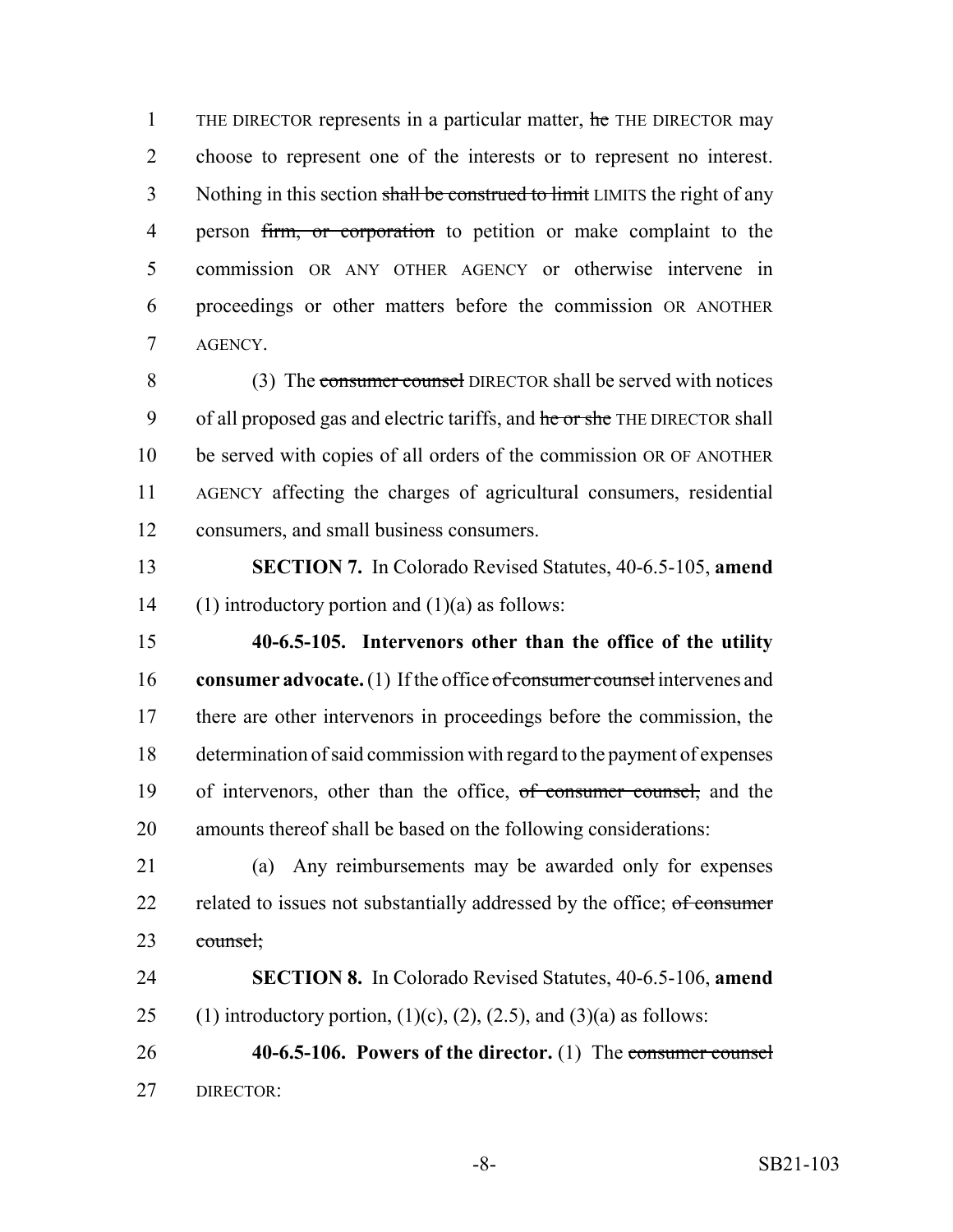(c) May contract for the services of technically qualified persons to perform research and to appear as expert witnesses before the 3 commission such persons to be paid OR ANY OTHER AGENCY. THE DIRECTOR SHALL PAY ANY PERSON CONTRACTED WITH PURSUANT TO THIS 5 SUBSECTION  $(1)(c)$  from funds appropriated for the DIRECTOR's use. of the consumer counsel;

7 (2) The consumer counsel DIRECTOR may petition for, request, 8 initiate, and appear and intervene as a party in any COMMISSION OR OTHER 9 AGENCY proceeding, before the commission concerning INCLUDING A 10 RULE-MAKING PROCEEDING, THAT CONCERNS OR AFFECTS UTILITY rate 11 changes, rule-making, charges, tariffs, modifications of service, and 12 matters involving certificates of public convenience and necessity. 13 Notwithstanding any provision of this article ARTICLE 6.5 to the contrary, 14 the consumer counsel DIRECTOR shall not be a party to any individual 15 complaint between a utility and an individual.

16 (2.5) The consumer counsel DIRECTOR may petition for, request, 17 initiate, or seek to intervene in any proceeding before a federal agency 18 which THAT regulates utility rates or service or BEFORE A federal court 19 when the matter before such THE agency or court will affect a rate, 20 charge, tariff, or term of service for a utility product or service for a 21 residential, small business, or agricultural utility consumer in the state of 22 Colorado. The phrase "federal agency which THAT regulates utility rates 23 or service" does not include any federal lending agency.

24 (3) (a) The consumer counsel DIRECTOR and any member of his 25 or her THE DIRECTOR's staff directly involved in a specific adjudicatory 26 proceeding before the commission shall refrain from ex parte 27 communications with members of the commission. The counsel or his or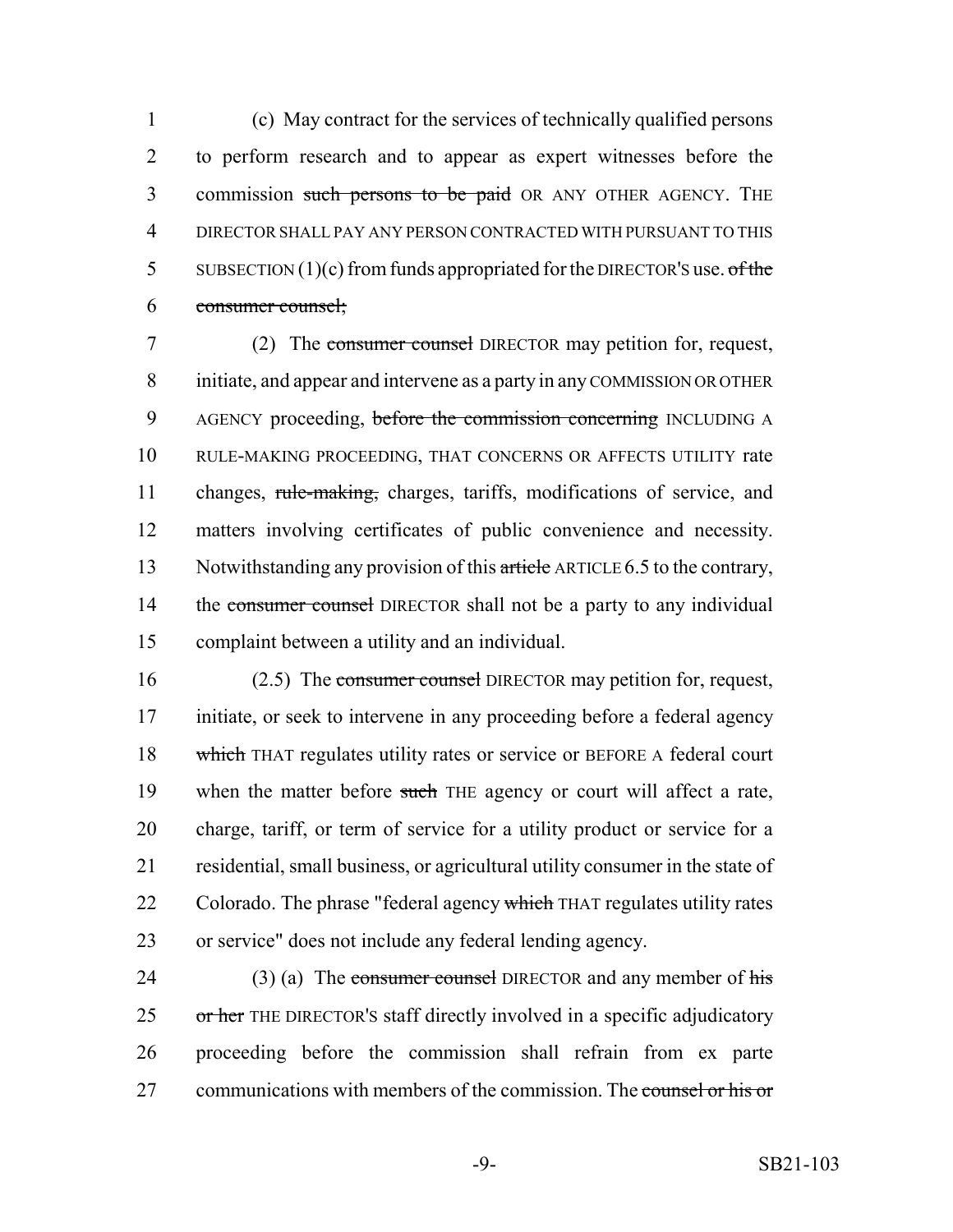1 her staff shall DIRECTOR AND THE DIRECTOR'S STAFF have all rights and be 2 ARE governed by the same ex parte rules as all other intervenors.

3 **SECTION 9.** In Colorado Revised Statutes, **amend** 40-6.5-107 4 as follows:

5 **40-6.5-107. Financing of office.** At each regular session, the 6 general assembly shall determine the amounts AMOUNT to be expended 7 by the office of consumer counsel for the direct and indirect costs of 8 administration in performing its duties and responsibilities required by 9 this article ARTICLE 6.5 and shall appropriate THE AMOUNT to the office 10 of consumer counsel from the public utilities commission fixed utility 11 fund created in section 40-2-114. the full amount so determined. No THE 12 GENERAL ASSEMBLY SHALL NOT APPROPRIATE MONEY FROM THE general 13 fund moneys shall be appropriated to the office of consumer counsel for 14 the performance of its duties and responsibilities under this article 15 ARTICLE 6.5.

# 16 **SECTION 10.** In Colorado Revised Statutes, 24-1-122, **amend** 17 (2) introductory portion and  $(2)(a.5)$  as follows:

18 **24-1-122. Department of regulatory agencies - creation.** 19 (2) The department of regulatory agencies shall consist CONSISTS of the 20 following divisions:

21 (a.5) The office of consumer counsel THE UTILITY CONSUMER 22 ADVOCATE and the utility consumers' board, created by IN article 6.5 of 23 title 40. C.R.S. The office of consumer counsel THE UTILITY CONSUMER 24 ADVOCATE and its powers, duties, and functions are transferred by a **type** 25 **1** transfer to the department of regulatory agencies as a division thereof 26 OF THE DEPARTMENT. The utility consumers' board shall exercise its 27 powers and perform its duties and functions under the department as if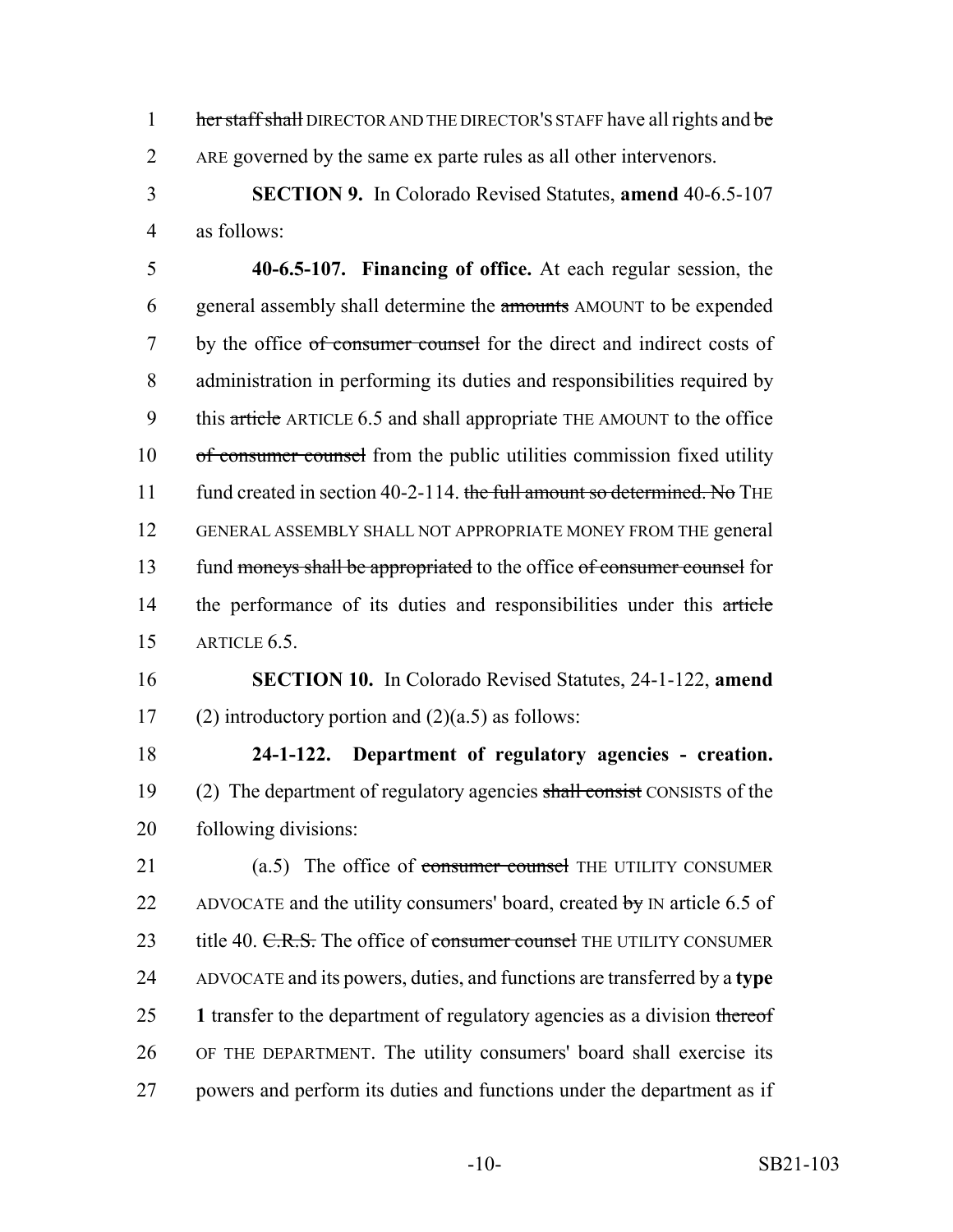the same were transferred to the department by a **type 1 TYPE 2** transfer 2 and allocated to the office of consumer counsel THE UTILITY CONSUMER ADVOCATE.

 **SECTION 11.** In Colorado Revised Statutes, 40-2-114, **amend** (2) as follows:

 **40-2-114. Disposition of fees collected - telecommunications utility fund - fixed utility fund.** (2) Moneys MONEY in the funds created in subsection (1) of this section shall be expended only to defray the full amount determined by the general assembly for the administrative expenses of the commission for the supervision and regulation of the public utilities paying the fees and for the financing of the office of consumer counsel THE UTILITY CONSUMER ADVOCATE created in article 13 6.5 of this title TITLE 40. The state treasurer shall retain any unexpended 14 balance remaining in either fund at the end of any fiscal year to defray the administrative expenses of the commission during subsequent fiscal years, and the executive director of the department of revenue shall take any such unexpended balance into account when computing the percentage upon which fees for the ensuing fiscal year will be based.

 **SECTION 12.** In Colorado Revised Statutes, 40-2-122, **amend** 20 (3)(c) introductory portion,  $(3)(c)(XI)$ ,  $(5)$ , and  $(10)$  as follows:

 **40-2-122. Natural gas - deregulation of supply - voluntary separation of service offerings - consumer protection - legislative declaration.** (3) (c) The commission shall not approve a plan submitted 24 pursuant to paragraph (a) of this subsection  $(3)$  SUBSECTION  $(3)(a)$  OF THIS SECTION unless the price charged for natural gas delivery services does not subsidize natural gas supply service under the plan and, in addition, the plan: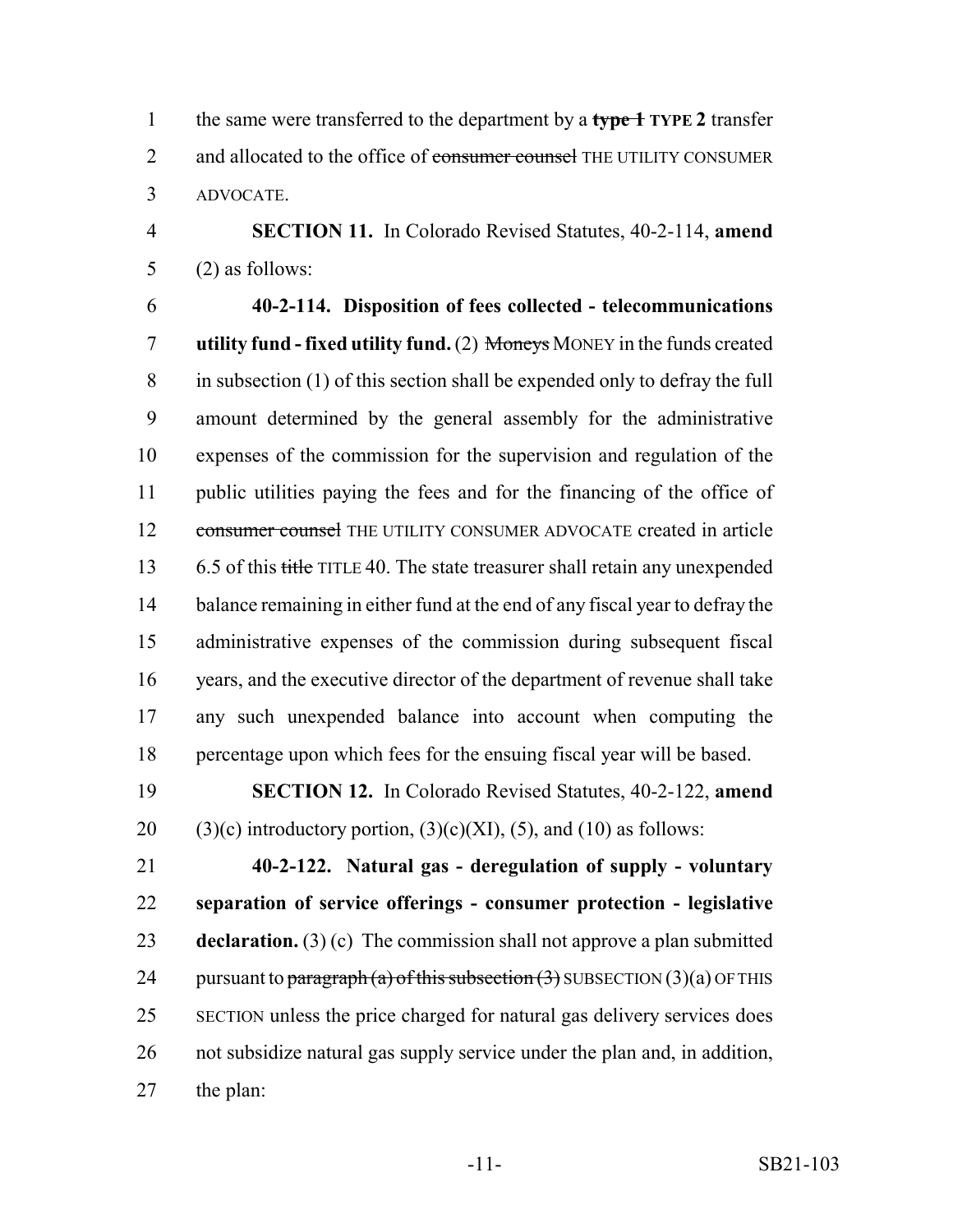(XI) Provides for funding of the commission and the office of 2 consumer counsel THE UTILITY CONSUMER ADVOCATE based upon a charge to end-use customers, as determined by the commission, as a part of the natural gas delivery function, regardless of the identity of the 5 natural gas supplier. Such new funding method shall MUST be competitively neutral and shall be designed to generate annual revenues equivalent to the average annual revenues generated under sections 40-2-109 to 40-2-114 during calendar years 1994 to 1998 associated with the sale of natural gas service from the geographic area or group of customers affected by the plan. Whenever such new funding method is instituted for any specific geographic area or group of customers, the 12 natural gas public utilities serving such THE area or group shall no longer 13 pay the fees that would otherwise have been required under said THE sections.

15 (5) The department of revenue is hereby authorized to collect 16 funding for the commission and the office of consumer counsel THE 17 UTILITY CONSUMER ADVOCATE in accordance with subparagraph (XI) of 18 paragraph (c) of subsection  $(3)$  SUBSECTION  $(3)(c)(XI)$  of this section.

19 (10) The general assembly determines that a new funding formula 20 should be devised to adequately fund the commission's and office of 21 consumer counsel's THE UTILITY CONSUMER ADVOCATE'S administrative 22 expenses. On or before December 1, 2000, the commission and the office 23 of consumer counsel shall recommend to the general assembly those 24 legislative changes needed to develop appropriate funding mechanisms 25 for the public utilities commission and the office. of consumer counsel. 26 This provision is intended to provide a comprehensive replacement for 27 the funding method contained in the utility plan under subparagraph  $(XI)$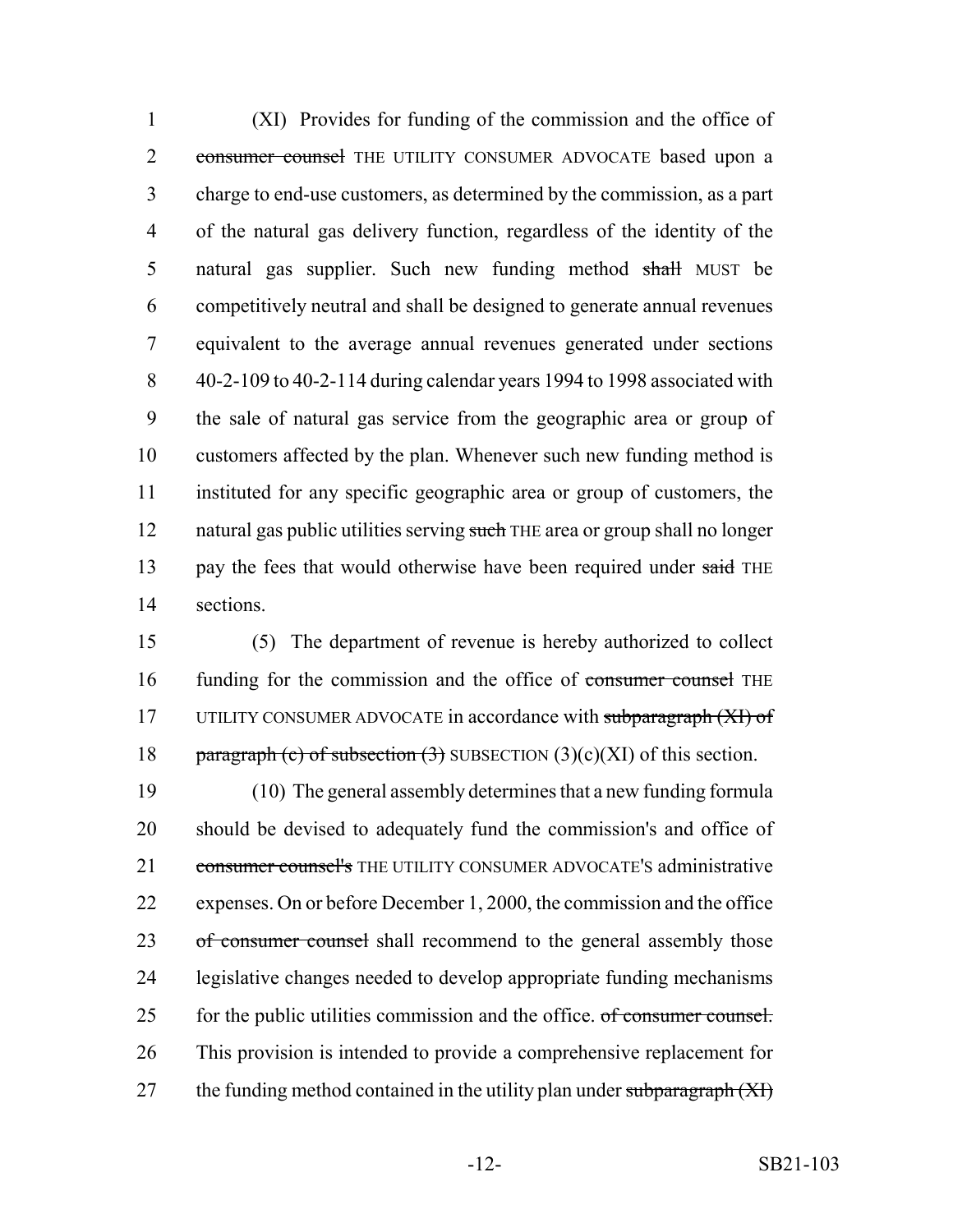1 of paragraph (c) of subsection  $(3)$  SUBSECTION  $(3)(c)(XI)$  of this section.

2 **SECTION 13.** In Colorado Revised Statutes, 40-3-104.3, **amend** 3 (1)(b) and (1)(e) as follows:

 **40-3-104.3. Manner of regulation - competitive responses - definitions - repeal.** (1) (b) (I) Following a notice period of five days after the filing of an application under this section, the commission shall approve or deny the application within thirty days. All applications filed with the commission pursuant to this section shall be placed at the head of the commission's docket and shall be disposed of promptly within the 10 time periods set forth in this paragraph  $(b)$  SUBSECTION  $(1)(b)(I)$ ; except that, for good cause shown, the commission may extend the period in which it must act for an additional fifteen days, or, in extraordinary 13 circumstances, including but not limited to the existence of numerous 14 pending applications under this section, the commission may extend the period in which it must act for an additional thirty days beyond the fifteen 16 days provided for in this paragraph  $(b)$  SUBSECTION  $(1)(b)(I)$ .

17 (II) Whenever such THE application is continued as provided in 18 this paragraph (b) SUBSECTION  $(1)(b)(I)$  OF THIS SECTION, the commission 19 shall enter an order making such THE continuance and stating fully the 20 facts necessitating the continuance. If the commission has not approved 21 or denied any such AN application within the time periods set forth in this 22  $\frac{1}{2}$  paragraph (b) SUBSECTION (1)(b)(I) OF THIS SECTION, the application shall 23 be deemed approved. If the commission denies any such AN application 24 for approval within the permitted period, the subject contract shall DOES 25 not become effective.

26 (III) Any contract submitted pursuant to this section shall be filed 27 under seal and treated as confidential by the commission; except that, at